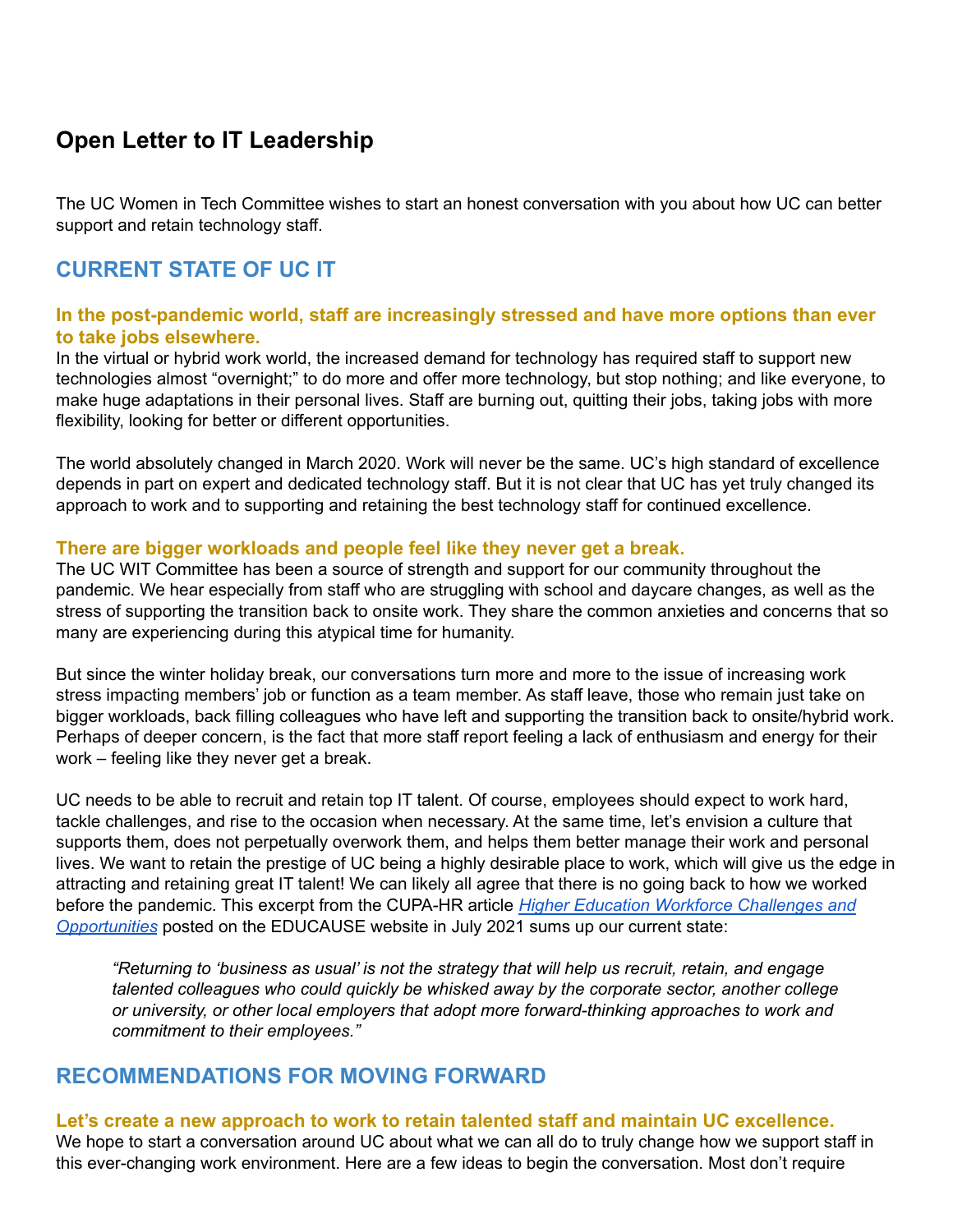funding, but rather a change in mindset. Perhaps culture shift can begin by selecting just a few things from the list and adding in others in time.

#### **Prioritization with People First**

- **Prioritization**. Clearly prioritize effort and make decisions to *not* do some work. Priorities should be made with staff attrition and burnout in mind, and to provide staff the time to focus.
- **Project staging**. Consider the timing and dependencies of strategic initiatives, reorganizations, system rollouts, and policy changes so that the same teams are not juggling too much at once.
- **What's working**. Leaders and managers new to UC or to their roles should take time to learn about all the work and programs already available that they may build upon. Avoid reinventing systems and programs that actually work well.
- **Burnout**. Show explicit leadership support for concrete changes to address burnout. Acknowledgment of the challenges with staff is welcome but ultimately hollow if, as often occurs, nothing actually changes.

#### **Flexibility**

**Leadership commitment**. Recommit to the schedule flexibility introduced in 2020 with the [ITLC](https://cio.ucop.edu/cios-endorse-alternative-work-arrangements/) commitment to alternative work [arrangements,](https://cio.ucop.edu/cios-endorse-alternative-work-arrangements/) including the ability to work out-of-state so UC can stay competitive for the best staff.

> *"According to a 2021 [report](https://www.conference-board.org/pdfdownload.cfm?masterProductID=23597) from the Conference Board, corporate CEOs are acknowledging that recruiting, engaging, and retaining talented employees is core to their business strategy. U.S. CEOs also noted that the COVID-19 crisis has helped identify opportunities for change, flexibility, collaboration, and better use of technology. The report also highlights that the pre-pandemic model with 5-7% of employees working remotely will change to 20-40% post pandemic."* (EDUCAUSE: CUPA-HR, July 2021)

- **Flexible schedules**. Increase or support continued flexibility in schedules, hours, and location where work occurs. Recognize that the key to retaining staff now is supporting their personal preference about where they work and, if possible, the times of day. This approach may help everyone focus more on productivity than being tied to a typical Monday through Friday, 8 a.m. to 5 p.m. mentality. Schedule flexibility is also key for caregivers, whether families juggling care for children or aging loved ones.
- **Family friendly**. Be sure to ask questions of women to fully understand and address their challenges and needs. Ensure that policies, practices, and language extend the same family flexibility and expectations to other genders.
- **Downtime expectations**. Clarify expectations for when people are available. Turn off notifications in Slack after work hours. Email or Slack sent outside of work hours should be queued to send later. Respect time zones for remote employees.

#### **Open Communications**

- **Staff engagement**. Actively invite staff to help plan this new workforce culture, including iterations and adjustments. Be sure to engage women and people of color. Many have been disproportionately adversely impacted during the COVID-19 crisis due to childcare and other responsibilities. Implement practices that help staff feel seen and heard.
- **Authentic communications**. Be careful in communications to not write platitudes but to strive for authenticity. Be sincere and follow through. Be the model of the changes so urgently needed. Commit to making an explicit change and inviting other leaders to join you!
- **Listening and transparency**. Practice transparency and regular communications to keep staff in the loop to help lower anxiety. Set up listening sessions, alternating with town-hall type information-sharing sessions. Promote a culture of feedback, and create regular opportunities for staff to be able to be open and create space where critical or negative comments aren't taboo.